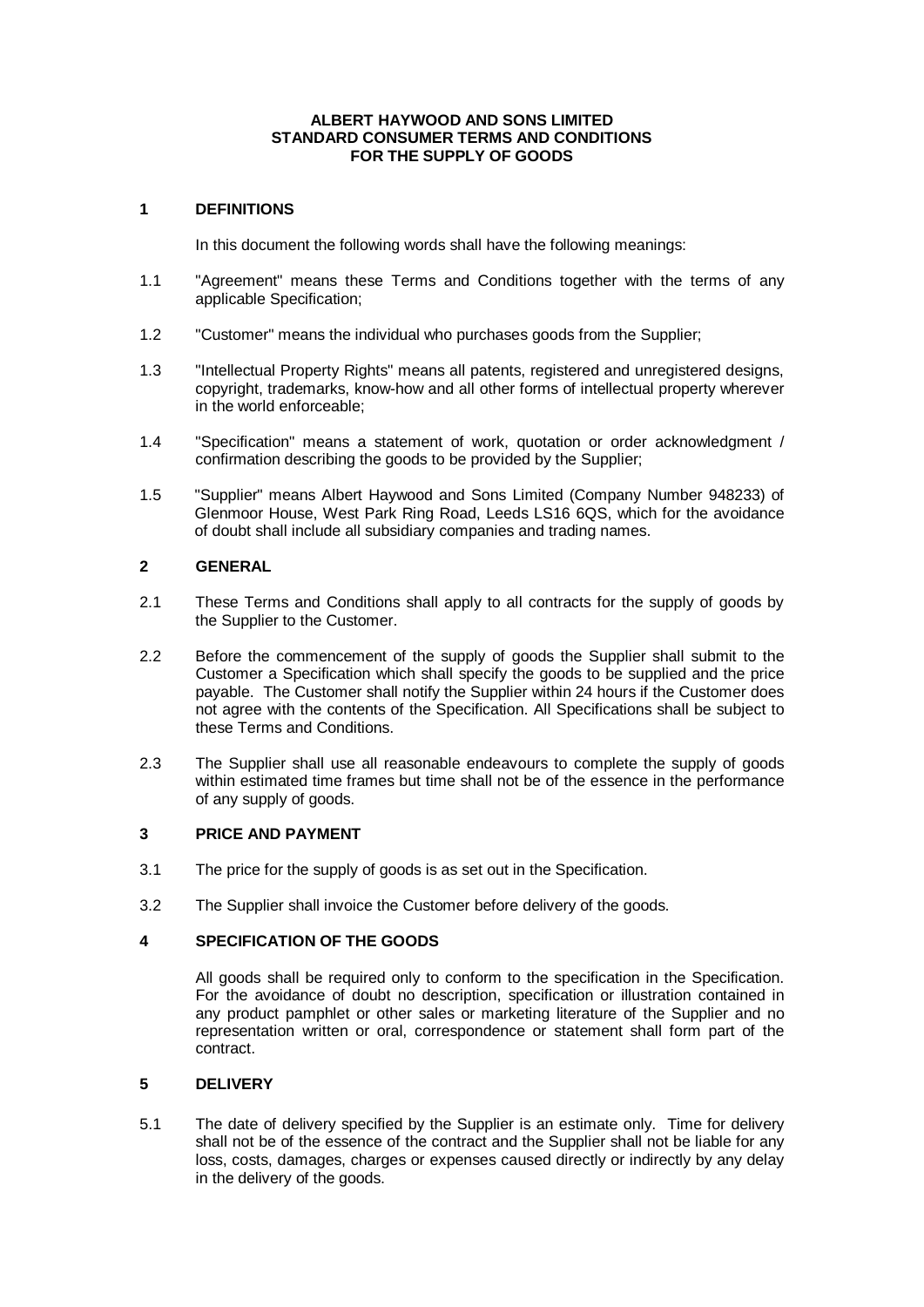- 5.2 All risk in the goods shall pass to the Customer upon delivery.
- 5.3 The Customer shall provide full details of their requirements with respect to delivery and the Supplier shall have no liability to the Customer in respect of failed delivery due to the insufficiency of the information provided.
- 5.4 If delivery is required to be made to a residential location, then the delivery will only be made to a **ground floor entrance**.
- 5.5 If the Specification allows for a timed delivery, the Supplier shall be liable to refund the extra charge for this service if the delivery is more than 30 minutes late.
- 5.6 It is the Customer's responsibility to accept delivery of the goods, either at the advised delivery location or at an agreed alternative location. The Customer is liable to pay any return load and re-delivery charges incurred by the Supplier due to its failure to comply with this Clause 5.6.
- 5.7 If the Customer fails to accept delivery in accordance with Clause 5.6, the goods will normally be returned to the Supplier's depot and the Supplier shall endeavour to arrange revised delivery details. Goods will only be left on site if prior agreement is made and this is conditional upon the Customer accepting all risk in the left goods; this provision shall be a condition precedent on leaving goods and acceptance of this Clause 5.7 is deemed to have been made by the Customer.
- 5.8 The Customer is responsible for any waiting time incurred by the haulier due to delay in accepting delivery may be charged by the Supplier. The charge for waiting time shall be £50.00 per hour and shall apply once the haulier has been on site for at least 30 minutes.
- 5.9 The Customer is responsible for signing for the acceptance of goods and this is a condition precedent on delivery. **The Customer is responsible for ensuring that the delivery is correct in quantity and undamaged prior to signing for the delivery**. The Supplier shall have no liability to the Customer and shall have no obligation to provide a refund if the goods are not properly checked prior to signing for them.
- 5.10 The Supplier reserves the right to charge geographical surcharges for delivery to remote locations.
- 5.11 Deliveries are made by a separate delivery company and any damage caused to property by the haulier or their vehicles will be dealt with directly between the haulier and the Customer. For the avoidance of doubt, any product related damage or defective product is to be dealt with in accordance with Clause 15 (Returns and Refunds).
- 5.12 Goods may, at the Customer's choice be collected by prior appointment from the Supplier's premises.

# **6 TITLE**

Title in the goods shall not pass to the Customer until the Supplier has been paid in full for the goods.

### **7 CUSTOMER`S OBLIGATIONS**

- 7.1 To enable the Supplier to perform its obligations under this Agreement the Customer shall:
	- 7.1.1 co-operate with the Supplier;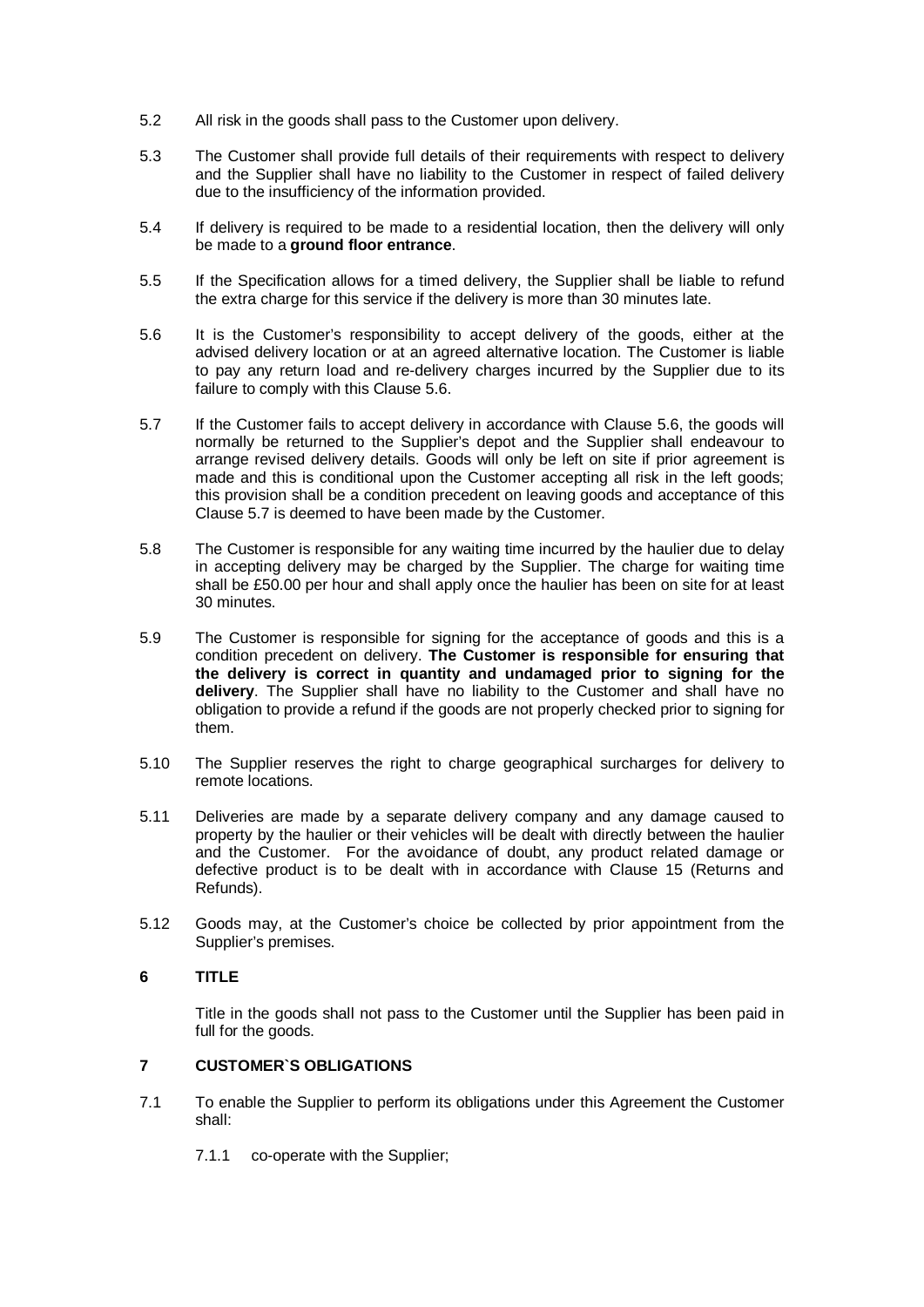- 7.1.2 provide the Supplier with any information reasonably required by the Supplier;
- 7.1.3 obtain all necessary permissions and consents which may be required before the commencement of the supply of goods
- 7.1.4 To only make payment using the Customer's own credit/debit card or, if using a card belonging to another individual, with their express permission; and
- 7.1.4 comply with such other requirements as may be set out in the Specification or otherwise agreed between the parties.
- 7.2 The Customer shall be liable to compensate the Supplier for any expenses incurred by the Supplier as a result of the Customer's failure to comply with Clause 7.1 or for any other breach of the Agreement.
- 7.3 Without prejudice to any other rights to which the Supplier may be entitled, in the event that the Customer unlawfully terminates or cancels the goods agreed to in the Specification, the Customer shall be required to pay to the Supplier as agreed damages and not as a penalty the full amount of any third party costs to which the Supplier has committed and in respect of cancellations on less than five working days' written notice the full amount of the goods contracted for as set out in the Specification, and the Customer agrees this is a genuine pre-estimate of the Supplier's losses in such a case. For the avoidance of doubt, the Customer's failure to comply with any obligations under Clause 7.1 shall be deemed to be a cancellation of the goods and subject to the payment of the damages set out in this clause.
- 7.4 The Customer shall warrant to the Supplier that they are over the age of 18 and are legally capable of entering into a binding contract.
- 7.5 In the event that the Customer, shall omit or commit anything which prevents or delays the Supplier from undertaking or complying with any of its obligations under this Agreement, then the Supplier shall notify the Customer as soon as possible and:
	- 7.5.1 the Supplier shall have no liability in respect of any delay to the completion of any project;
	- 7.5.2 if applicable, the timetable for delivery will be modified accordingly;
	- 7.5.3 the Supplier shall notify the Customer at the same time if it intends to make any claim for additional costs.

### **8 ALTERATIONS TO THE SPECIFICATION**

- 8.1 The parties may at any time mutually agree upon and execute new Specifications. Any alterations in the scope of goods to be provided under this Agreement shall be set out in the Specification, which shall reflect the changed goods and price and any other terms agreed between the parties.
- 8.2 The Customer may at any time request alterations to the Specification by notice to the Supplier. On receipt of the request for alterations the Supplier shall, within 5 working days or such other period as may be agreed between the parties, advise the Customer by notice in writing of the effect of such alterations, if any, on the price and any other terms already agreed between the parties.
- 8.3 Where the Supplier gives written notice to the Customer agreeing to perform any alterations on terms different to those already agreed between the parties, the Customer shall, within 5 working days of receipt of such notice or such other period as may be agreed between the parties, advise the Supplier by notice whether or not it wishes the alterations to proceed.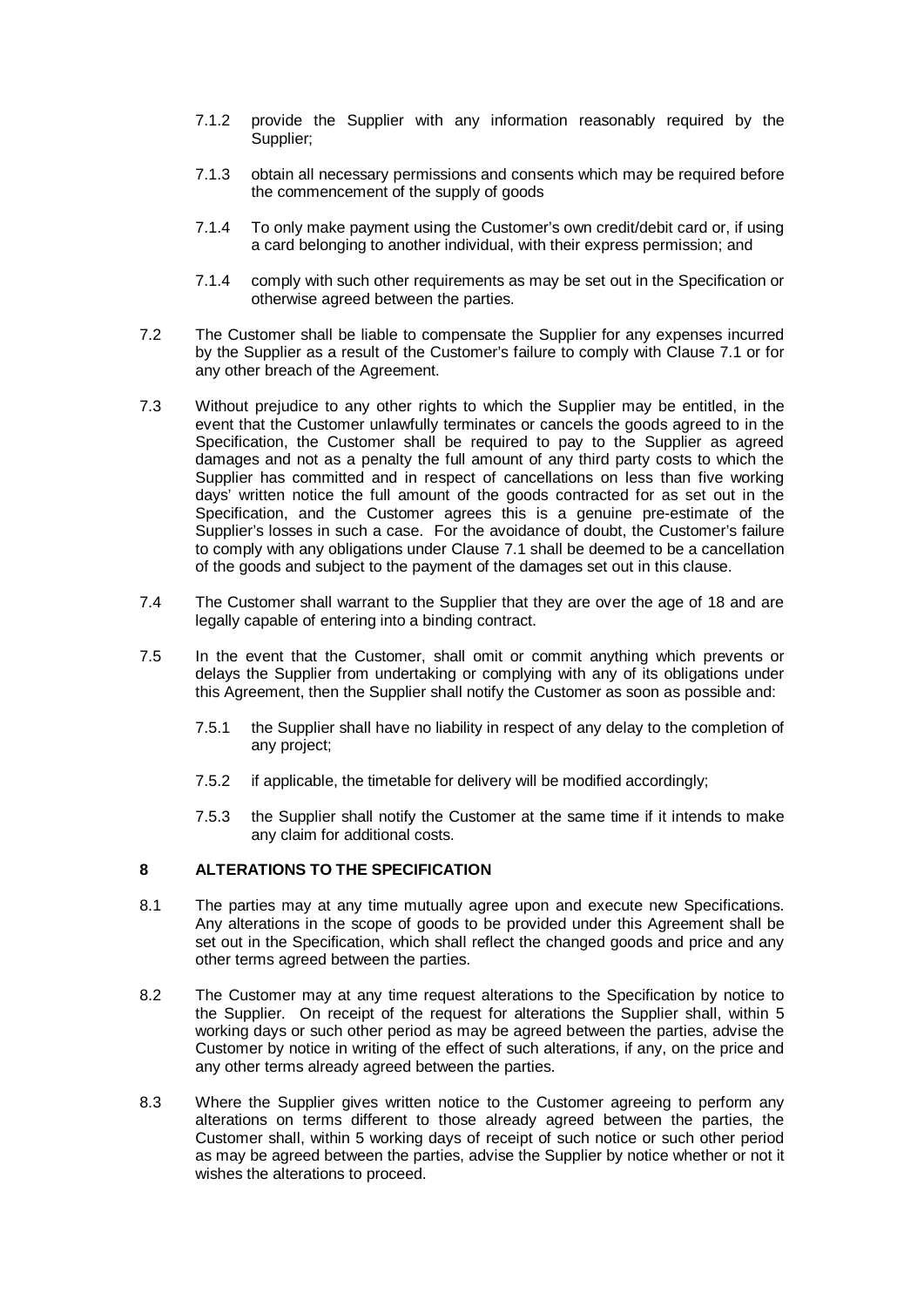8.4 Where the Supplier gives written notice to the Customer agreeing to perform alterations on terms different to those already agreed between the parties, and the Customer confirms in writing that it wishes the alterations to proceed on those terms, the Specification shall be amended to reflect such alterations and thereafter the Supplier shall perform this Agreement upon the basis of such amended terms.

### **9 WARRANTY**

Except as expressly stated in this Agreement, all warranties whether express or implied, by operation of law or otherwise, are hereby excluded in relation to the goods to be provided by the Supplier.

### **10 INDEMNIFICATION**

The Customer shall indemnify the Supplier against all claims, costs and expenses which the Supplier may incur and which arise, directly or indirectly, from the Customer's breach of any of its obligations under this Agreement, including any claims brought against the Supplier alleging that any goods provided by the Supplier in accordance with the Specification infringes a patent, copyright or trade secret or other similar right of a third party.

### **11 LIMITATION OF LIABILITY**

- 11.1 Except in respect of death or personal injury due to negligence for which no limit applies, the entire liability of the Supplier to the Customer in respect of any claim whatsoever or breach of this Agreement, whether or not arising out of negligence, shall be limited to the price paid by the Customer to which the claim relates.
- 11.2 In no event shall the Supplier be liable to the Customer for any loss of business, loss of opportunity or loss of profits or for any other indirect or consequential loss or damage whatsoever. This shall apply even where such a loss was reasonably foreseeable or the Supplier had been made aware of the possibility of the Customer incurring such a loss.

#### **12 SPECIAL CONDITIONS FOR THE SUPPLY OF PACKAGING**

- 12.1 This Clause 12 applies when the goods to be supplied are from the Supplier's range of packaging products**.**
- 12.2 Packaging products may be stock items which are delivered directly from the Supplier's premises or may be arranged and delivered by a third party.
- 12.3 It is the responsibility of the Customer to ensure that the goods are ordered in the correct quantity and in accordance with the Customer's requirements. The Supplier has no responsibility to accept the return of any goods unless they are defective.
- 12.4 The goods are made to tolerances and all sizes are approximate and may vary slightly. For the avoidance of doubt, minor variations in dimensions are not a defect for the purposes of the Agreement. The Supplier shall notify significant changes in dimensions at point of sale.
- 12.5 The designs of any personalised items and carton artwork are the property of the Supplier. The price of the goods is only reflective of a contribution toward the personalised element of the design. All print stamps remain the property of the Supplier. The Supplier reserves the right to dispose of any designs which have not been used within any order received from the Customer for a period of at least two years.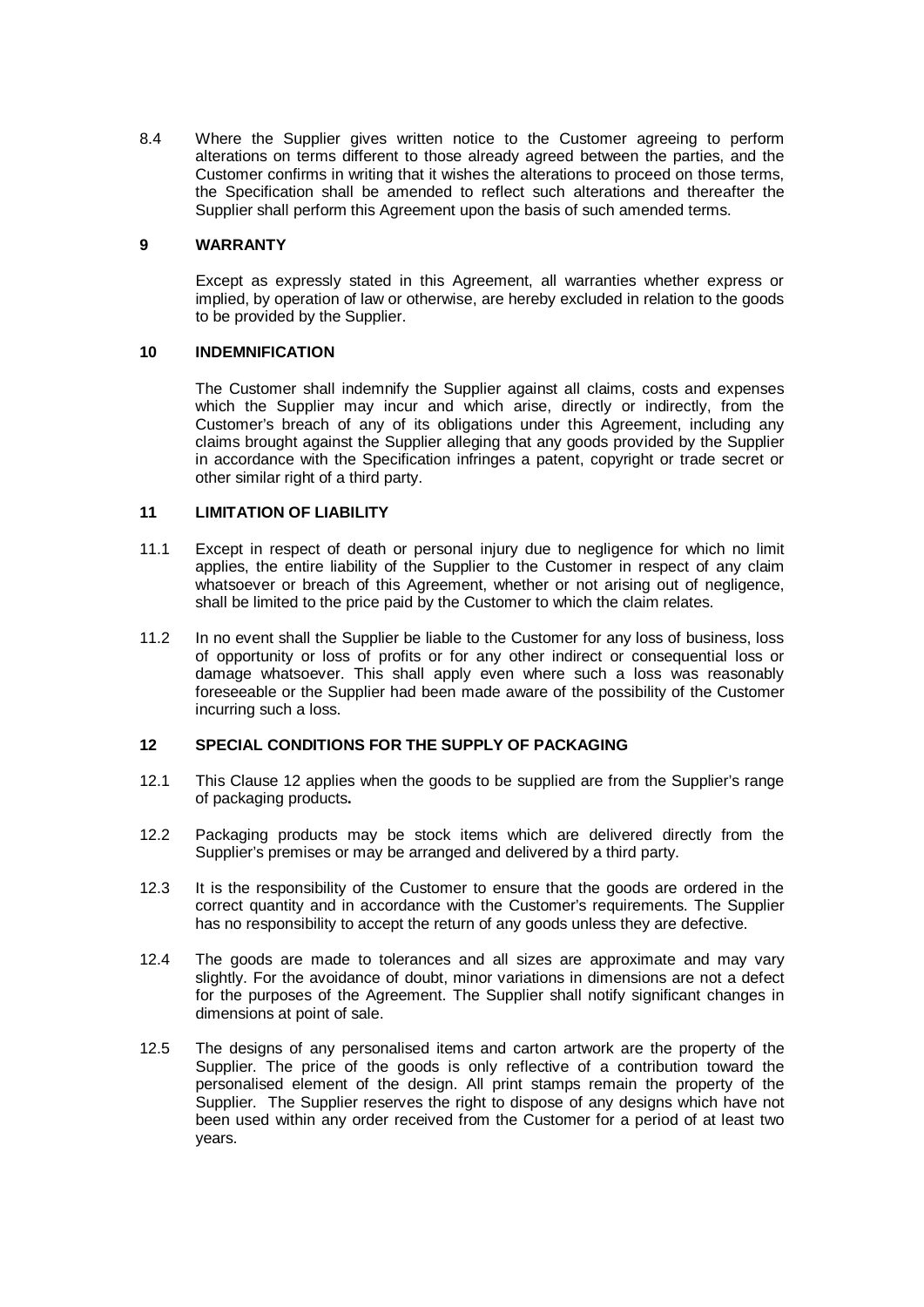12.6 It is the responsibility of the Customer to ensure the suitability and appropriate use of the goods; the Supplier shall accept no liability in respect of how the Customer uses the goods.

### **13 SPECIAL CONDITIONS FOR THE SUPPLY OF CLOTHING**

- 13.1 This Clause 13 applies when the goods to be supplied are from the Supplier's range of clothing**.**
- 13.2 In the event that the Customer orders non-personalised goods of incorrect size, the Supplier may exchange goods for the correct size items. The Customer shall be responsible for the return of goods and for the delivery costs of replacement items. Personalised items may not be cancelled or exchanged unless defective.
- 13.3 All embroidery designs remain the property of the Supplier.
- 13.4 All chest sizes quoted are approximate and minor discrepancies shall not be considered defects for the purpose of the Agreement.
- 13.5 The Customer may use information provided by the Supplier, including details on the Supplier's web site or brochure but it is the Customer's responsibility to ensure that the goods that they are ordering are suitable for their requirements. **Colours of goods may not be identically represented on photographs due to camera or monitor settings and goods may vary slightly in colour depending on factors such as illumination or type of fabric.**
- 13.6 Goods may vary slightly in colour depending on the manufacturing batch; slight variations, especially from previous deliveries, shall not be considered as defects for the purpose of the Agreement.
- 13.7 It is the responsibility of the Customer to ensure that the base garment is fully in accordance with their requirements before they order any personalisation.
- 13.8 The Supplier may provide sample garments to assist the Customer in selection of their order. All samples must be returned at the Customer's expense within 28 days or the sample may be charged for by the Supplier.
- 13.9 Samples may show slight variation in colour to actual garments due to the age of the sample. Samples are provided as a guide and minor deviation from a sample shall not be considered as a defect for the purpose of the Agreement.
- 13.10 If the Specification involves any design work by the Supplier, then the Customer shall confirm their written approval or changes required in writing within 28 days of the issue of the design. No work will commence without written approval in accordance with this clause and the Supplier shall have no liability in respect of delays caused by late approval.
- 13.11 In the event that the Specification involves the design of a logo or similar, then the Customer may instruct one change to the design that will be made free of charge by the Supplier. Any further design changes may be charged as additional work by the Supplier.

# **14 SPECIAL CONDITIONS FOR THE SUPPLY OF COVERS**

- 14.1 This Clause 14 applies when the goods to be supplied are from the Supplier's range of covers**.**
- 14.2 All covers are hand cut and will vary slightly in size.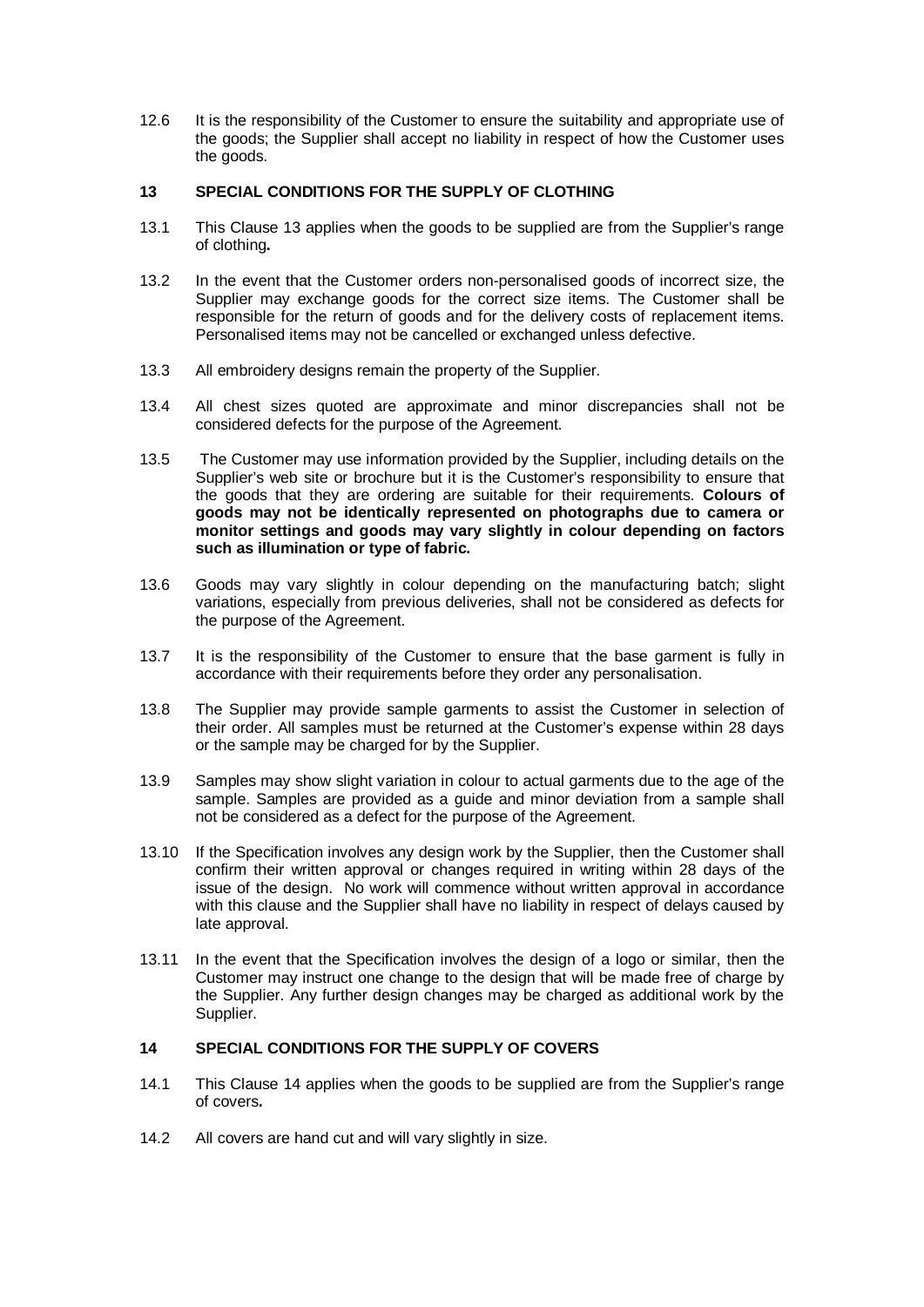- 14.3 Covers are designed for transportation and slight aesthetic discrepancies may occur in colour and fit. Such minor discrepancies shall not be considered as defects for the purpose of the Agreement.
- 14.4 Any personalised items must be stipulated at the time of order; the personalisation occurs during manufacture and it is not possible to add this retrospectively as a change to the order.
- 14.5 The design of any personalised detail shall be owned by the Supplier.
- 14.6 If the Specification involves any design work by the Supplier, then the Customer shall confirm their written approval or changes required in writing within 28 days of the issue of the design. No work will commence without written approval in accordance with this clause and the Supplier shall have no liability in respect of delays caused by late approval.
- 14.7 Any personalisation may be subject to a minimum order quantity.
- 14.8 The design and manufacture of covers shall be completed with the reasonable skill and care to be expected of a designer and manufacturer carrying out works of a similar size and scope to that detailed in the Specification.
- 14.9 The Customer is responsible for providing accurate information in respect of their requirements and the Supplier shall not be liable for any costs incurred as a result of incorrect information being provided by the Customer.
- 14.10 Covers are water resistant and will provide temporary protection against short time exposure to rain or snow showers only. The Supplier accepts no liability for items being left exposed to the elements for a prolonged period by the Customer.
- 14.11 Any advice on lead time provided by the Supplier is a guide only and shall not constitute a guarantee of time of delivery. No precedent may be drawn from the amount of lead time required on previous contracts between the Customer or any third party and the Supplier.
- 14.12 Bespoke or personalised covers may not be cancelled or returned by the Customer unless they are defective.

# **15 NOTICE OF THE RIGHT TO CANCEL**

- 15.1 Subject to the goods not being personalised or bespoke items, the Customer has a statutory right to a "cooling off" period. This period begins once the Agreement has been made and ends on the soonest of:
	- (a) 7 Calendar Days after the goods have been delivered; or
	- (b) when the goods are used; or<br>(c) when the goods are opened f
	- when the goods are opened from their original packaging.
- 15.2 If the Customer wishes to cancel the Agreement within the cooling off period the Customer should inform the Supplier immediately by a clear statement (e.g. a letter sent by post, fax or email to the postal address, fax number or email address specified in the Sales Literature or otherwise notified to the Customer).
- 15.3 To meet the cancellation deadline, it is sufficient for the Customer to send his or her communication concerning the exercise of the right to cancel before the cancellation period has expired.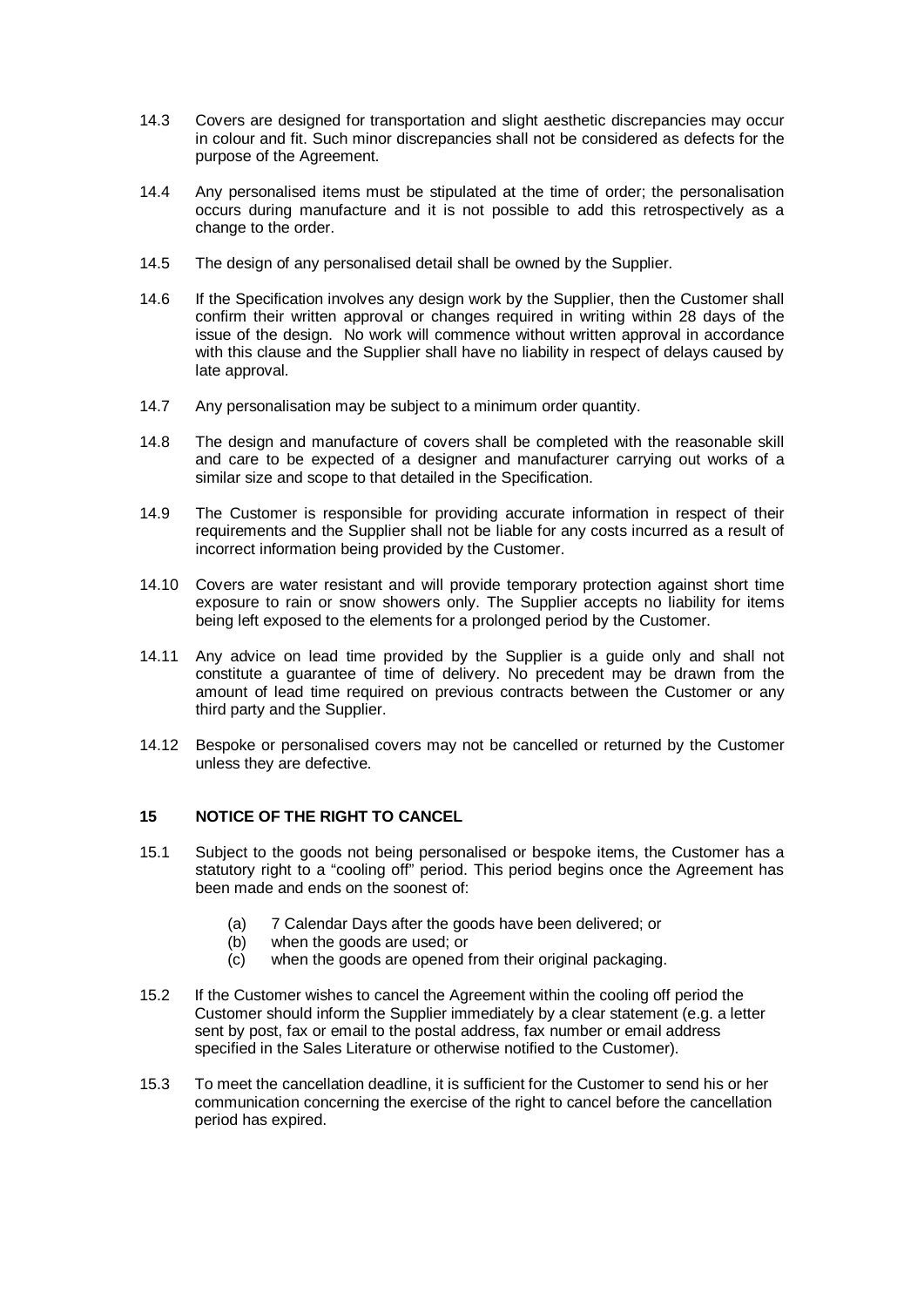- 15.4 The Customer may cancel the Agreement if the goods have not been delivered within 30 calendar days or the agreed final date for delivery and in accordance with Clause 5.1. The Customer may also cancel the Agreement if the goods are defective.
- 15.5 If the Customer exercises the right to cancel he/she will receive a full refund of any amount paid to the Supplier in respect of the Agreement, subject to the provisions of Clause 15.8.
- 15.6 The Supplier will refund money using the same method used to make the payment, unless the Customer has expressly agreed otherwise. In any case, the Customer will not incur any fees as a result of the refund.
- 15.7 The goods must be returned to the Supplier within 7 Calendar Days of the day on which the Customer informs the Supplier that he or she wishes to return the goods. The Customer is responsible for paying return shipment costs if the goods are returned for any reason other than them being defective.
- 15.8 Refunds will be issued within 5 working days and in any event no later than 14 Calendar Days after the Supplier receives the returned goods and will include standard delivery charges. Additional costs such as express delivery will not be refunded.
- 15.9 Cancellation Notices shall be deemed served upon the Supplier: In the case of a Cancellation Notice sent by post, at the time of posting; and In the case of a Cancellation Notice sent electronically, on the day it is sent.
- 15.10 Personalised or bespoke items may not be cancelled and may only be returned if they are defective.

### **16 RETURNS AND REFUNDS**

- 16.1 If the Customer chooses to exercise the right to cancel in accordance with Clause 15 above, any goods received by the Customer must be returned to the Supplier in accordance with this Clause 16.
- 16.2 The Customer must comply with the following when returning goods:
	- 16.2.1 The Customer must inform the Supplier of their exercise of the right to cancel within the period required by Clause 15.
	- 16.2.2 The goods must be returned in their unopened original packaging, unused and their original condition.
- 16.3 Following the receipt of the goods by the Supplier, in accordance with this Clause 16, all relevant monies paid by the Customer shall be refunded.
- 16.4 Should any goods be found to be defective, the Customer shall notify the Supplier within 28 days of delivery. Failure by the Customer to notify the Supplier in accordance with this clause may render the Customer ineligible to claim for any replacement or refund.
- 16.5 The Supplier shall replace or refund the cost of any defective goods as notified pursuant to Clause 16.4 within seven days of receipt by the Supplier of the defective goods.

### **17 INTELLECTUAL PROPERTY RIGHTS**

All Intellectual Property Rights produced from or arising as a result of the performance of this Agreement shall, so far as not already vested, become the absolute property of the Supplier, and the Customer shall do all that is reasonably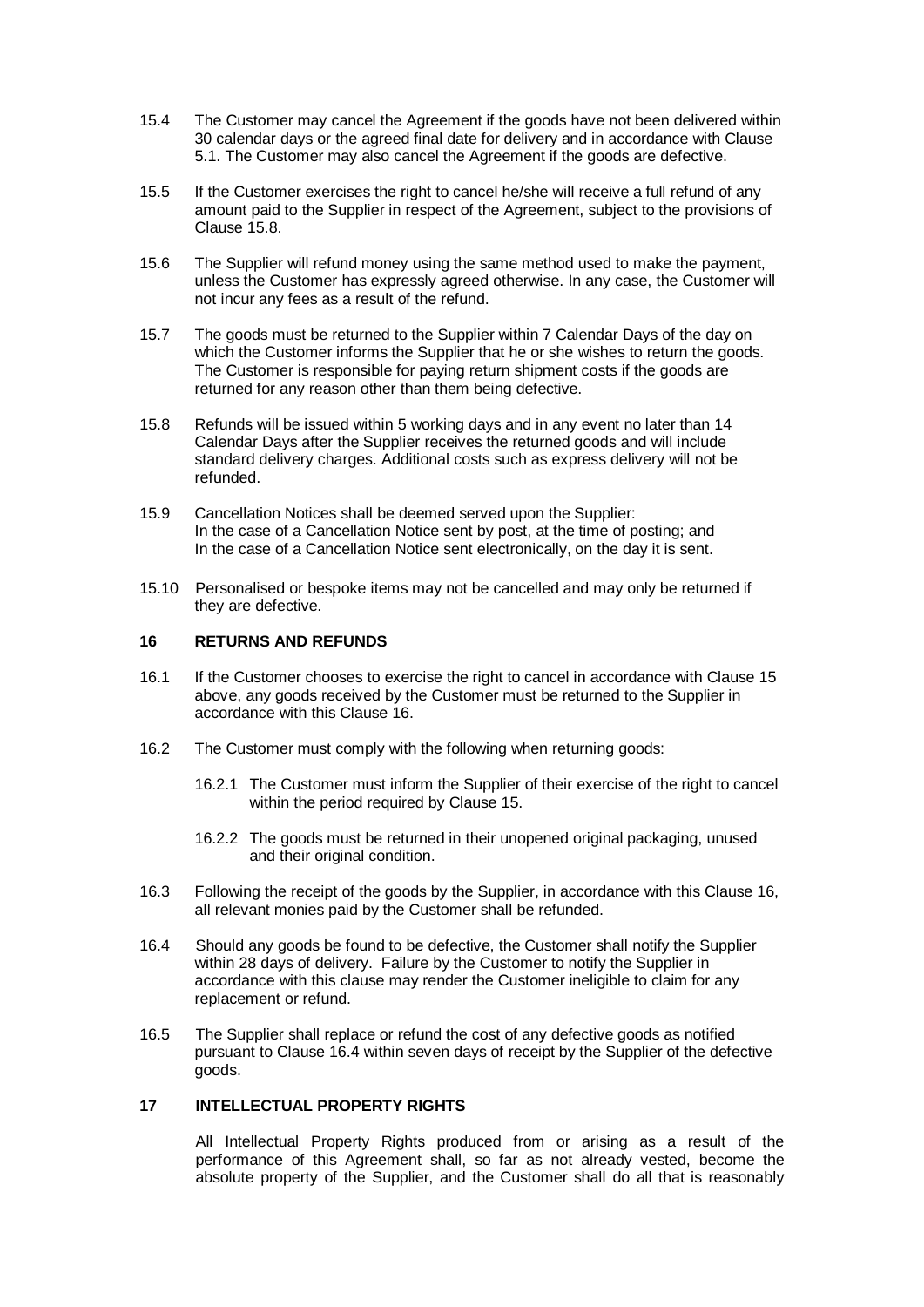necessary to ensure that such rights vest in the Supplier by the execution of appropriate instruments or the making of agreements with third parties.

### **18 PRIVACY AND PROTECTION OF THE CUSTOMER'S INFORMATION**

All details relating to the Customer's credit or debit card shall be destroyed by the Supplier on the same working day on which payment was made. The Supplier shall not retain any financial information relating to the Customer.

### **19 COMPLAINTS**

- 19.1 If the Customer has any complaints with respect of the service or goods provided by the Supplier, these should in the first instance be addressed to the Supplier. All complaints shall be submitted in writing and be clearly titled "Complaint" and shall clearly detail the reasons for the complaint.
- 19.2 The Customer shall allow the Supplier a minimum 14 days from the delivery of the complaint in order to respond to a complaint raised in accordance with Clause 19.1.
- 19.3 If the Customer does not accept the response to a complaint as detailed in Clause 19.2, then they shall notify the Supplier in writing within 14 days of the date of the response.
- 19.4 The Supplier shall be allowed a further 7 days from receipt to respond to the notice of non-acceptance detailed in Clause 19.3.

### **20 FORCE MAJEURE**

Neither party shall be liable for any delay or failure to perform any of its obligations if the delay or failure results from events or circumstances outside its reasonable control, including but not limited to acts of God, strikes, lock outs, accidents, war, fire, the act or omission of government, highway authorities or any telecommunications carrier, operator or administration or other competent authority, or the delay or failure in manufacture, production, or supply by third parties of equipment or supply of goods, and the party shall be entitled to a reasonable extension of its obligations after notifying the other party of the nature and extent of such events.

### **21 INDEPENDENT CONTRACTORS**

The Supplier and the Customer are contractors independent of each other, and neither has the authority to bind the other to any third party or act in any way as the representative of the other, unless otherwise expressly agreed to in writing by both parties. The Supplier may, in addition to its own employees, engage sub-contractors to provide all or part of the supply of goods being provided to the Customer and such engagement shall not relieve the Supplier of its obligations under this Agreement or any applicable Specification.

## **22 SEVERABILITY**

If any provision of this Agreement is held invalid, illegal or unenforceable for any reason by any Court of competent jurisdiction such provision shall be severed and the remainder of the provisions herein shall continue in full force and effect as if this Agreement had been agreed with the invalid illegal or unenforceable provision eliminated.

#### **23 WAIVER**

The failure by either party to enforce at any time or for any period any one or more of the Terms and Conditions herein shall not be a waiver of them or of the right at any time subsequently to enforce all Terms and Conditions of this Agreement.